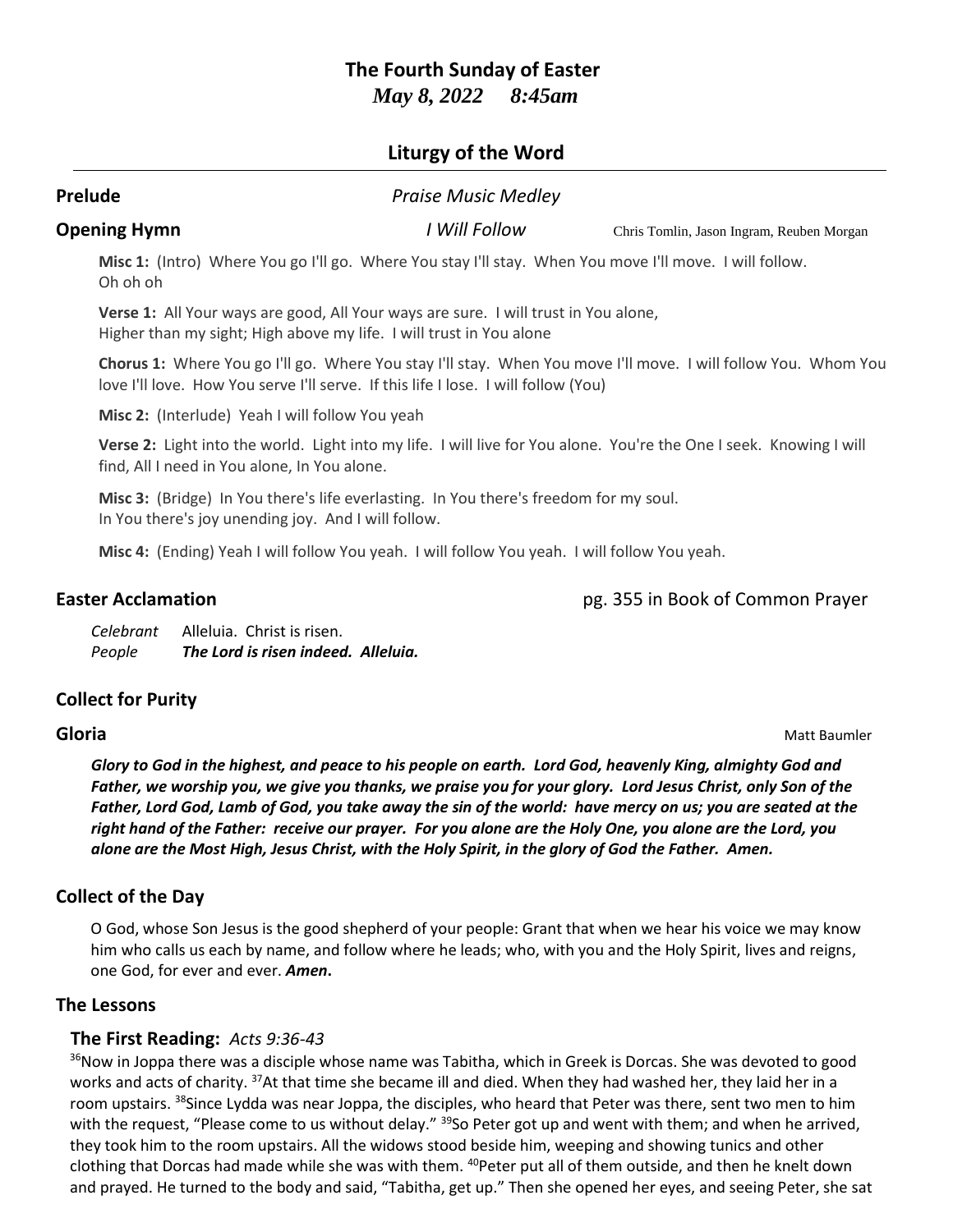up. <sup>41</sup>He gave her his hand and helped her up. Then calling the saints and widows, he showed her to be alive. <sup>42</sup>This became known throughout Joppa, and many believed in the Lord. <sup>43</sup>Meanwhile he stayed in Joppa for some time with a certain Simon, a tanner.

## **The Psalm:** *Psalm 23*

*The LORD is my shepherd; \* I shall not be in want He makes me lie down in green pastures \* and leads me beside still waters. He revives my soul \* and guides me along right pathways for his Name's sake. Though I walk through the valley of the shadow of death, I shall fear no evil; \* for you are with me; your rod and your staff, they comfort me. You spread a table before me in the presence of those who trouble me; \* you have anointed my head with oil, and my cup is running over. Surely your goodness and mercy shall follow me all the days of my life, \* and I will dwell in the house of the LORD for ever.*

## **The Second Reading:** *Revelation 7:9-17*

9 I looked, and there was a great multitude that no one could count, from every nation, from all tribes and peoples and languages, standing before the throne and before the Lamb, robed in white, with palm branches in their hands. <sup>10</sup>They cried out in a loud voice, saying, "Salvation belongs to our God who is seated on the throne, and to the Lamb!" <sup>11</sup>And all the angels stood around the throne and around the elders and the four living creatures, and they fell on their faces before the throne and worshiped God,  $^{12}$ singing, "Amen! Blessing and glory and wisdom and thanksgiving and honor and power and might be to our God forever and ever! Amen." <sup>13</sup>Then one of the elders addressed me, saying, "Who are these, robed in white, and where have they come from?" <sup>14</sup>I said to him, "Sir, you are the one that knows." Then he said to me, "These are they who have come out of the great ordeal; they have washed their robes and made them white in the blood of the Lamb. <sup>15</sup>For this reason they are before the throne of God, and worship him day and night within his temple, and the one who is seated on the throne will shelter them. <sup>16</sup>They will hunger no more, and thirst no more; the sun will not strike them, nor any scorching heat; <sup>17</sup>for the Lamb at the center of the throne will be their shepherd, and he will guide them to springs of the water of life, and God will wipe away every tear from their eyes."

**Alleluia** *Celtic Alleluia*/Christopher Walker

## **The Gospel** – *John 10:22-30*

<sup>22</sup>At that time the festival of the Dedication took place in Jerusalem. It was winter, <sup>23</sup>and Jesus was walking in the temple, in the portico of Solomon. <sup>24</sup>So the Jews gathered around him and said to him, "How long will you keep us in suspense? If you are the Messiah, tell us plainly." <sup>25</sup>Jesus answered, "I have told you, and you do not believe. The works that I do in my Father's name testify to me; <sup>26</sup>but you do not believe, because you do not belong to my sheep. <sup>27</sup>My sheep hear my voice. I know them, and they follow me.  $^{28}$  give them eternal life, and they will never perish. No one will snatch them out of my hand. <sup>29</sup>What my Father has given me is greater than all else, and no one can snatch it out of the Father's hand. <sup>30</sup>The Father and I are one."

## **Gospel Response/Alleluia**

**The Sermon**

**Nicene Creed**

## **Prayers of the People**

*All remain standing.*

*Presider or deacon*

In joy and hope let us pray to the Father saying, *Hear our prayer.*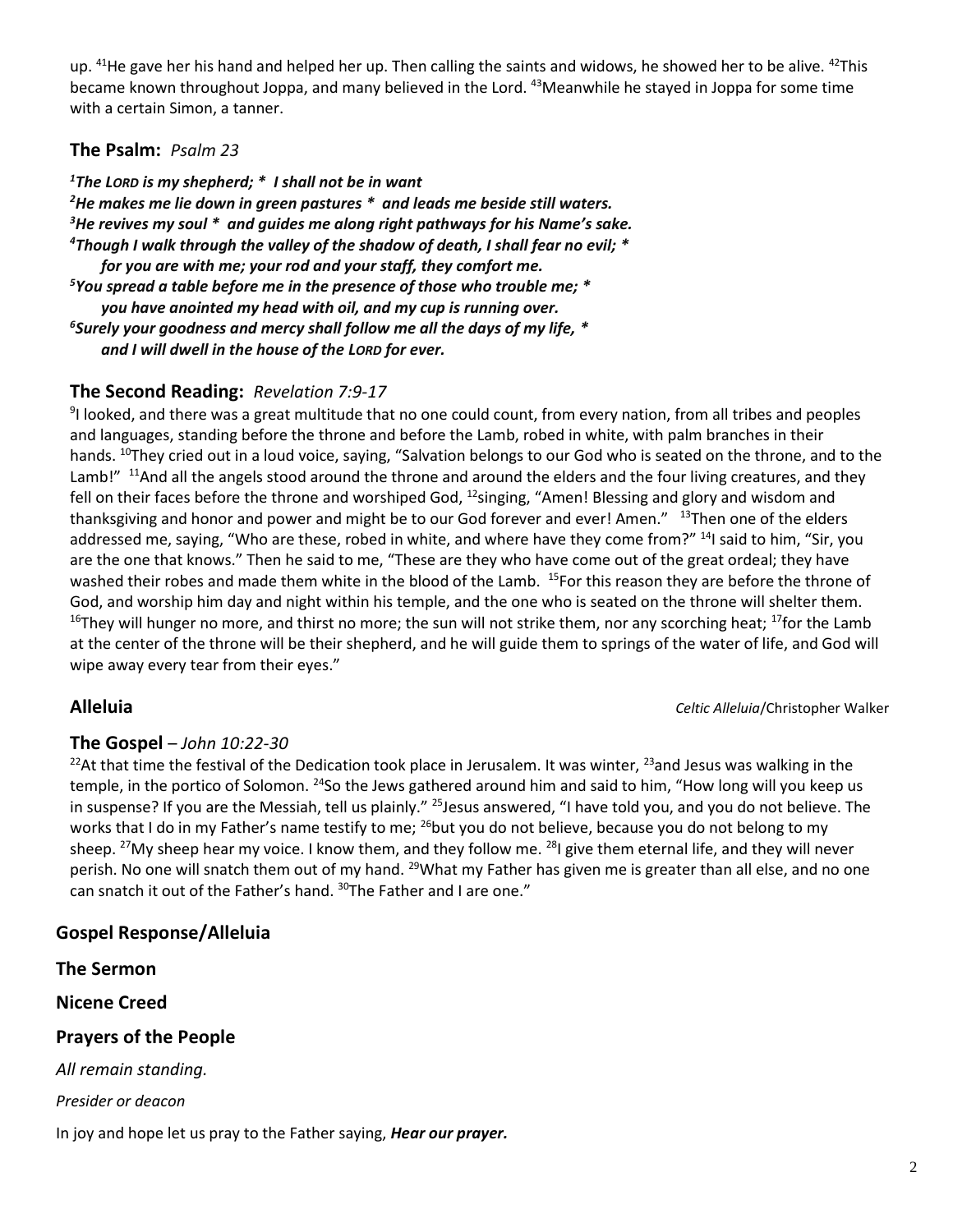## **The Peace**

## **HOLY COMMUNION**

**Offertory Music Chris The Table Chris Tomlin | Jesse Reeves | Ed Cash** 

Verse 1: I will feast at the table of the Lord. I will feast at the table of the Lord I won't hunger anymore at His table.

Chorus: Come all you weary come and find His yoke is easy His burden is light He is able He will restore At the table of the Lord (At the table of the Lord)

Verse 2: There is peace at the table of the Lord. There is peace at the table of the Lord I won't worry anymore at His table

Verse 3: There is healing at the table of the Lord. There is healing at the table of the Lord Oh and I won't suffer anymore at His table

Verse 4: I'm invited to the table of the Lord. I'm invited to the table of the Lord He says come just as you are to His table

Bridge: I know He has a place for me. Oh what joy will fill my heart With the saints around the mercy seat of God

## **Offertory**

Celebrant All things come of thee, O Lord. People **And of thine own have we given thee**

## **The Great Thanksgiving -** *Eucharistic Prayer A* pg. 361 in Book of Common Prayer

|         | Celebrant                   | The Lord be with you.                                                                                                                                                                          |
|---------|-----------------------------|------------------------------------------------------------------------------------------------------------------------------------------------------------------------------------------------|
|         | People                      | And also with you.                                                                                                                                                                             |
|         | Celebrant                   | Lift up your hearts.                                                                                                                                                                           |
|         | People                      | We lift them to the Lord.                                                                                                                                                                      |
|         | Celebrant                   | Let us give thanks to the Lord our God.                                                                                                                                                        |
|         | People                      | It is right to give him thanks and praise.                                                                                                                                                     |
|         | Celebrant                   | It is right, and a good and joyful thing, always and everywhere to give thanks to you, Father<br>Almighty, Creator of heaven and earth.                                                        |
|         |                             | Therefore we praise you, joining our voices with Angels and Archangels and with all the company of<br>heaven, who for ever sing this hymn to proclaim the glory of your Name:                  |
| Sanctus |                             | American Folk Hymn - Elswick                                                                                                                                                                   |
|         |                             |                                                                                                                                                                                                |
|         | People                      | Holy, holy, holy Lord, God of power and might, heaven and earth are full of your glory.<br>Hosanna in the highest. Blessed is he who comes in the name of the Lord.<br>Hosanna in the highest. |
|         | Celebrant                   | Holy and gracious Father                                                                                                                                                                       |
|         |                             | Therefore we proclaim the mystery of faith:                                                                                                                                                    |
|         | <b>Celebrant and People</b> | Christ has died. Christ is risen. Christ will come again.                                                                                                                                      |
|         | Celebrant                   | We celebrate the memorial of our redemption                                                                                                                                                    |
|         |                             | Almighty Father, now and for ever. AMEN.                                                                                                                                                       |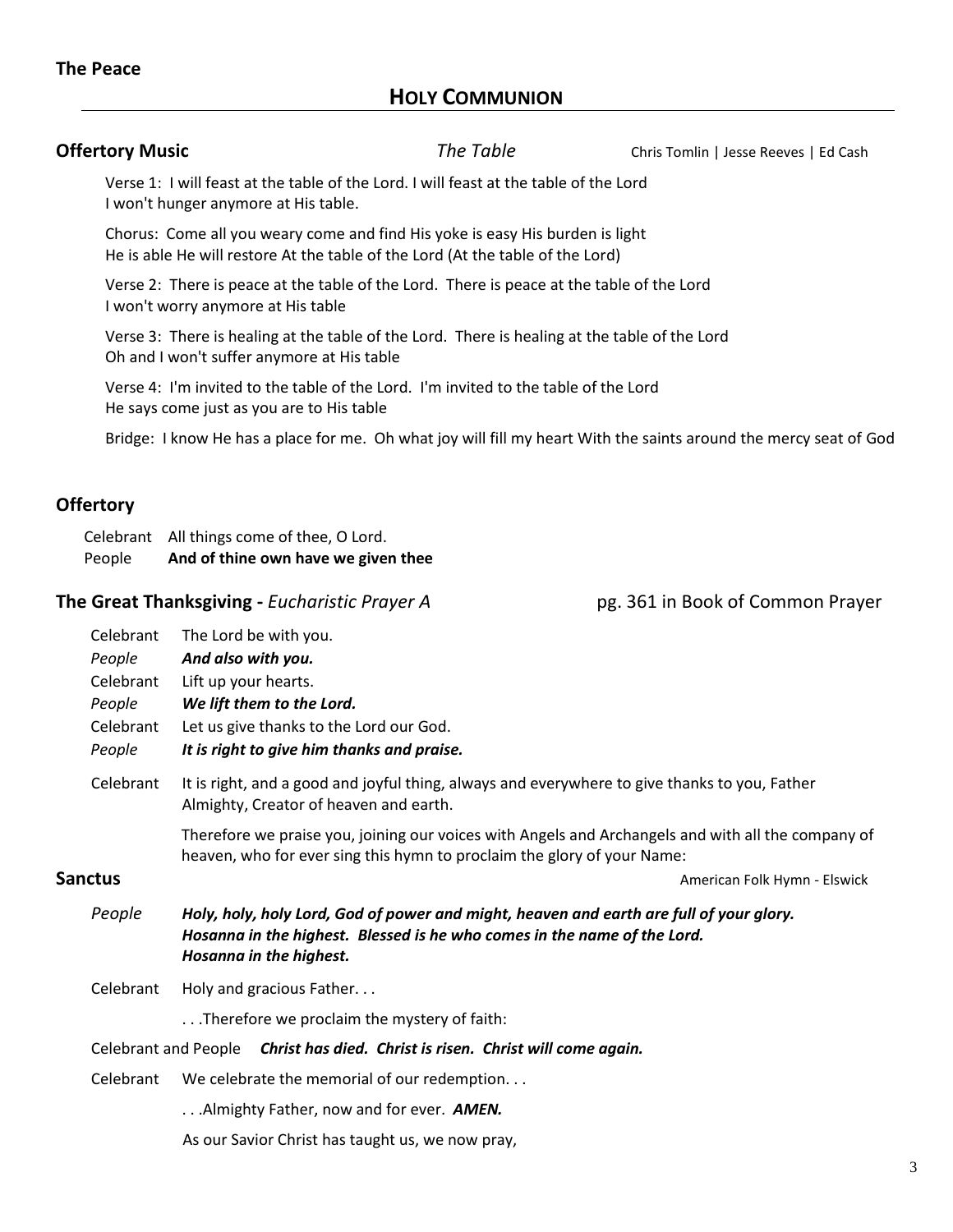## **The Lord's Prayer**

*Our Father, who art in heaven, hallowed be thy Name, thy kingdom come, thy will be done, on earth as it is in heaven. Give us this day our daily bread. And forgive us our trespasses, as we forgive those who trespass against us. And lead us not into temptation, but deliver us from evil. For thine is the kingdom and the power, and the glory, for ever and ever. Amen.*

### **The Breaking of the Bread**

*A period of silence is kept.*

## **Fraction Anthem**

Celebrant Alleluia. Christ our Passover is sacrificed for us. *People Therefore let us keep the feast. Alleluia.* Celebrant The Gifts of God for the People of God.

### **Communion Music Communion Music** *Remembrance* Maher | Redman

Verse 1: Oh how could it be that my God would welcome me Into this mystery. Say take this bread take this wine, Now the simple made divine for any to receive.

Misc 1 (Pre-Chorus)By Your mercy we come to Your table, By Your grace You are making us faithful.

Chorus 1:Lord we remember You, And remembrance leads us to worship And as we worship You Our worship leads to communion We respond to Your invitation (We respond to Your invitation) We remember You

Verse 2:See His body His blood. Know that He has overcome ev'ry trial we will face And none too lost to be saved. None too broken or ashamed, all are welcome in this place.

Misc 2 (Bridge): Dying You destroyed our death, Rising You restored our life Lord Jesus come in glory. Lord Jesus come in glory. Lord Jesus come in glory. Lord Jesus come in glory.

## **Sending Forth**

### **Postcommunion Prayer**

*Eternal God, heavenly Father, you have graciously accepted us as living members of your Son our Savior Jesus Christ, and you have fed us with spiritual food in the Sacrament of his Body and Blood. Send us now into the world in peace, and grant us strength and courage to love and serve you with gladness and singleness of heart; through Christ our Lord. Amen.*

## **Easter Blessing**

### **Closing Music** Tony Congi *Jesus is the Rock* **Tony Congi** *Jesus is the Rock* **Tony Congi** *Tony Congi*

**Refrain:** Jesus is the rock and he rolls my blues away. Jesus is the rock and he rolls my blues away. Jesus is the rock and he rolls my blues away-

> **Verse 1:** When you're out on the street and you really feel down and low. When you're out on the street and there ain't no place to go. When you're out on the street well, Jesus gonna save your soul. Refrain

**Verse 2:** When you wake up in the morning, and the sky ain't bright and blue. When you wake up in the morning, and the big world's after you. When you wake up in the morning, well, Jesus gonna pull you through. Refrain